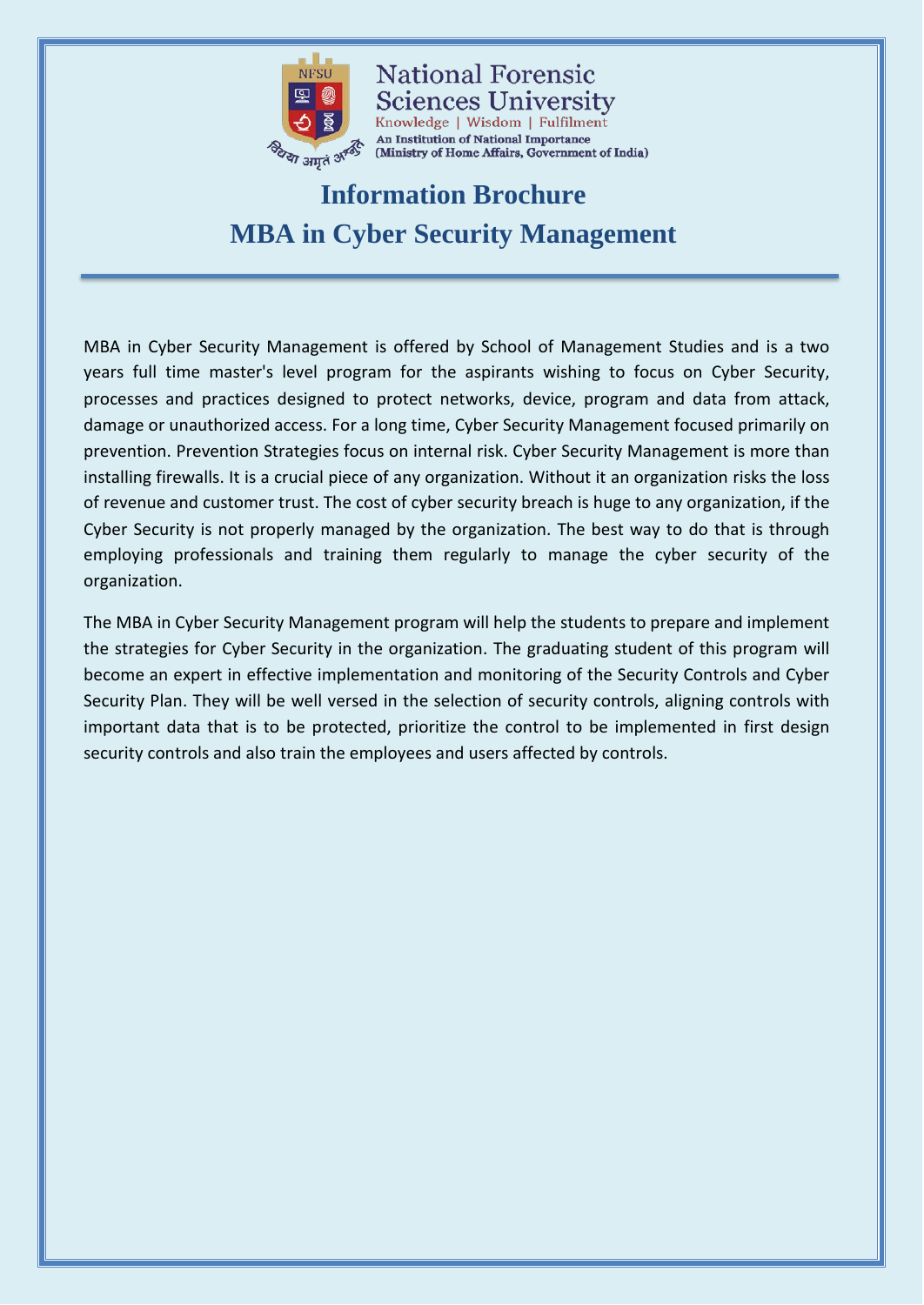

**National Forensic Sciences University** Knowledge | Wisdom | Fulfilment

An Institution of National Importance<br>(Ministry of Home Affairs, Government of India)

# **Course Structure**

### **Semester – I**

- Paper 1: Principles of management
- Paper 2: Corporate Communication & Organizational Behaviour
- Paper 3: Accounting for managers
- Paper 4: Managerial economics
- Paper 5: Introduction to forensic science & law
- Paper 6: Networking Fundamentals

### **Semester – II**

- Paper 1: Management process
- Paper 2: Digital Forensics
- Paper 3: Cyber Law and Regulations
- Paper 4: Fundamentals of Cyber Risk Management
- Paper 5: Malware Analysis and Incident Response
- Paper 6: Vulnerability Assessment and Penetration Testing

#### **Semester – III**

- Paper 1: Mobile Forensics
- Paper 2: Modern Cryptography and Blockchain
- Paper 3: Cyber Security Auditing and Compliance
- Paper 4: Cyber Security Governance and Management
- Paper 5: Entrepreneurship
- Paper 6: Minor Project

### **Semester – IV**

Internship / Project / Dissertation